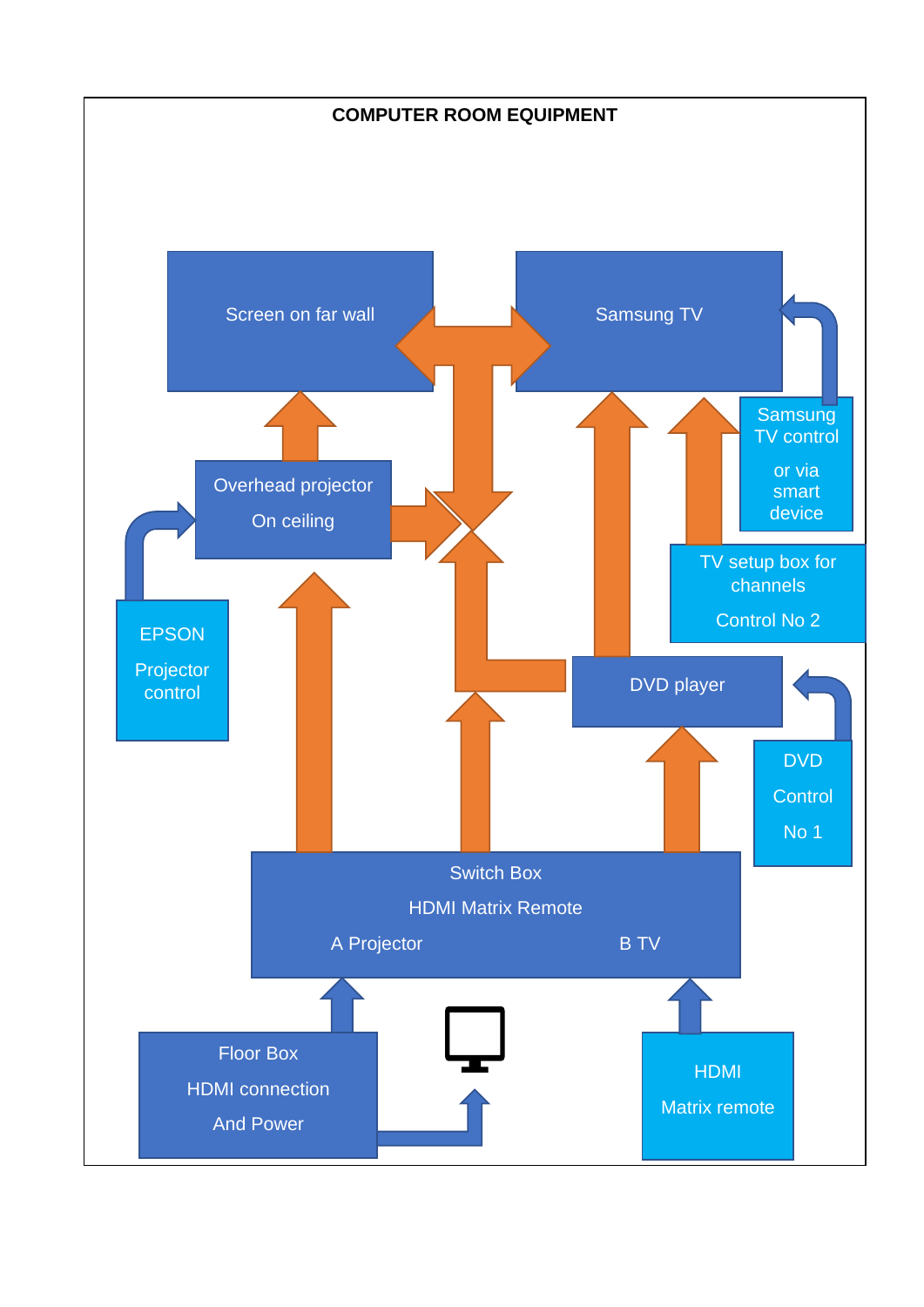# **NEW EQUIPMENT IN THE COMPUTER ROOM IN 2022**

The overhead projector and the large screen remain in place.

We have installed the following new equipment:

- A new smart TV;
- A DVD and CD player;
- A switch box allows vision and sound to be viewable on the TV or the screen;
- A floor box that provides access to power and to computer input via a HDMI cable;
- A tabletop hub for power and fast charging via a USB cable, and with a HDMI cable attached by clip for computer input.



# **OPTIONAL INPUTS AND OUTPUTS**

Tutors can choose to use the following inputs and outputs:

| <b>INPUTS</b>        | <b>OUTPUTS</b> |
|----------------------|----------------|
| Smartphone or tablet | TV or screen   |
| Computer             | TV or screen   |
| DVD or CD            | TV or screen   |
| TV                   | TV or screen   |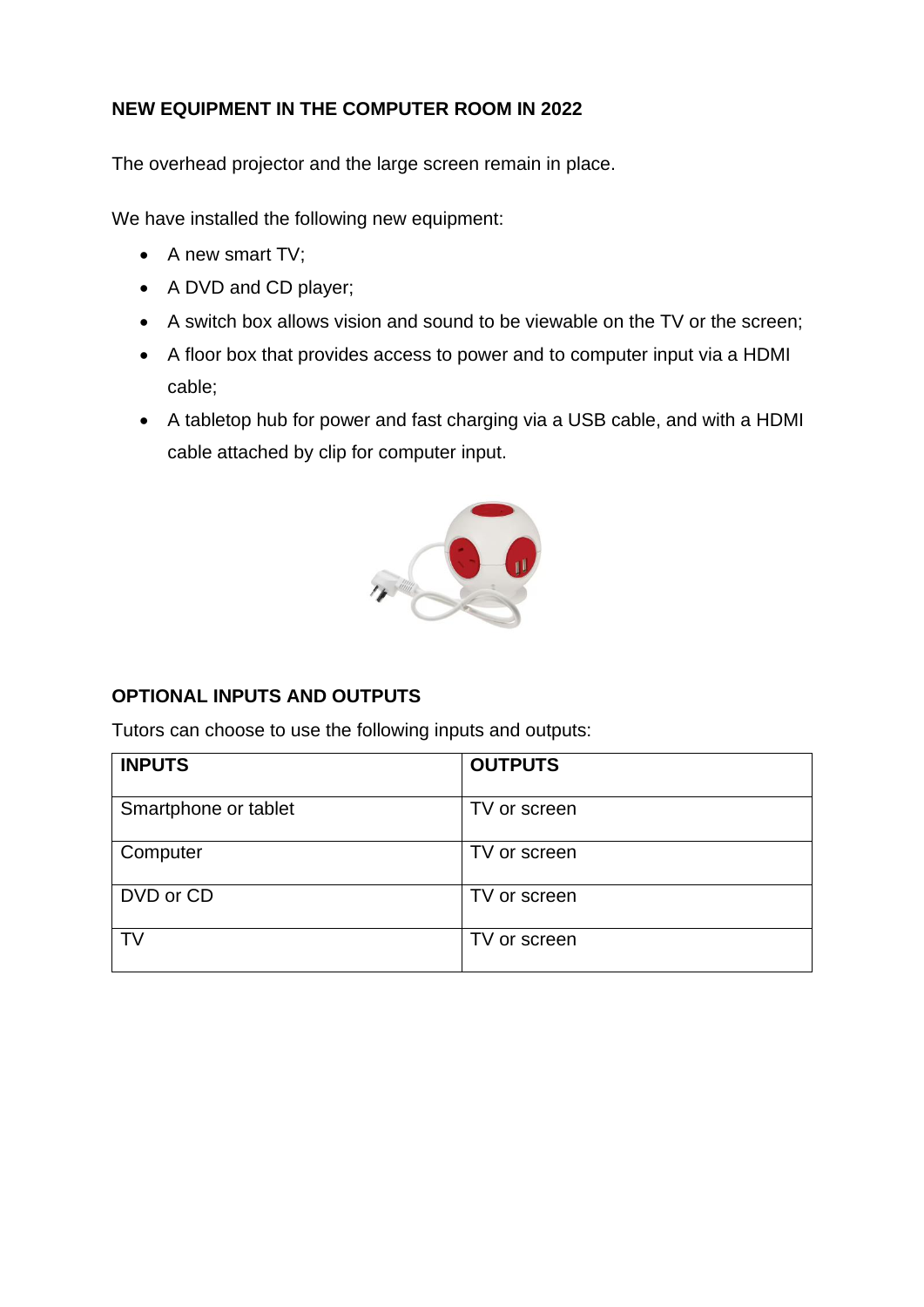## **INSTRUCTIONS**

#### **1. Display anything from your smart device**

- For information on how to share the screen with your mobile device (for videos, music, or photos), refer to Source Connection Guide
- Home > Source> Connection Guide >Smartphone > Screen Sharing (Smart View).
- To turn off Screen Sharing (Smart View), disconnect the mobile device or press the return button on the remote control.
- Using the Smart View menu on your mobile device, you can change the settings such as aspect ratio.
- Use AirPlay if you are an iPhone or iPad user. For more information, refer to Home > Source > Connection Guide > Smartphone > Apple AirPlay.
- The screen sharing function (Smart View / Apple AirPlay) on your mobile device appears on Multi View of the TV (or the screen on your mobile device).
- Use Control 2 to also display on projector screen.

### **2. Display anything from your laptop computer**

- Attach the HDMI Cable which is attach by a clip to the desktop power hub to your laptop
- Use the "HDMI Matrix Remote" to display to screen and/or TV
	- o You will have had to turn on the projector and/or the TV

### **3. Screen a DVD or CD**

- Turn on the DVD player and insert the DVD
- Use the "HDMI Matrix Remote" to display to screen and/or TV
	- o You will have had to turn on the projector and/or the TV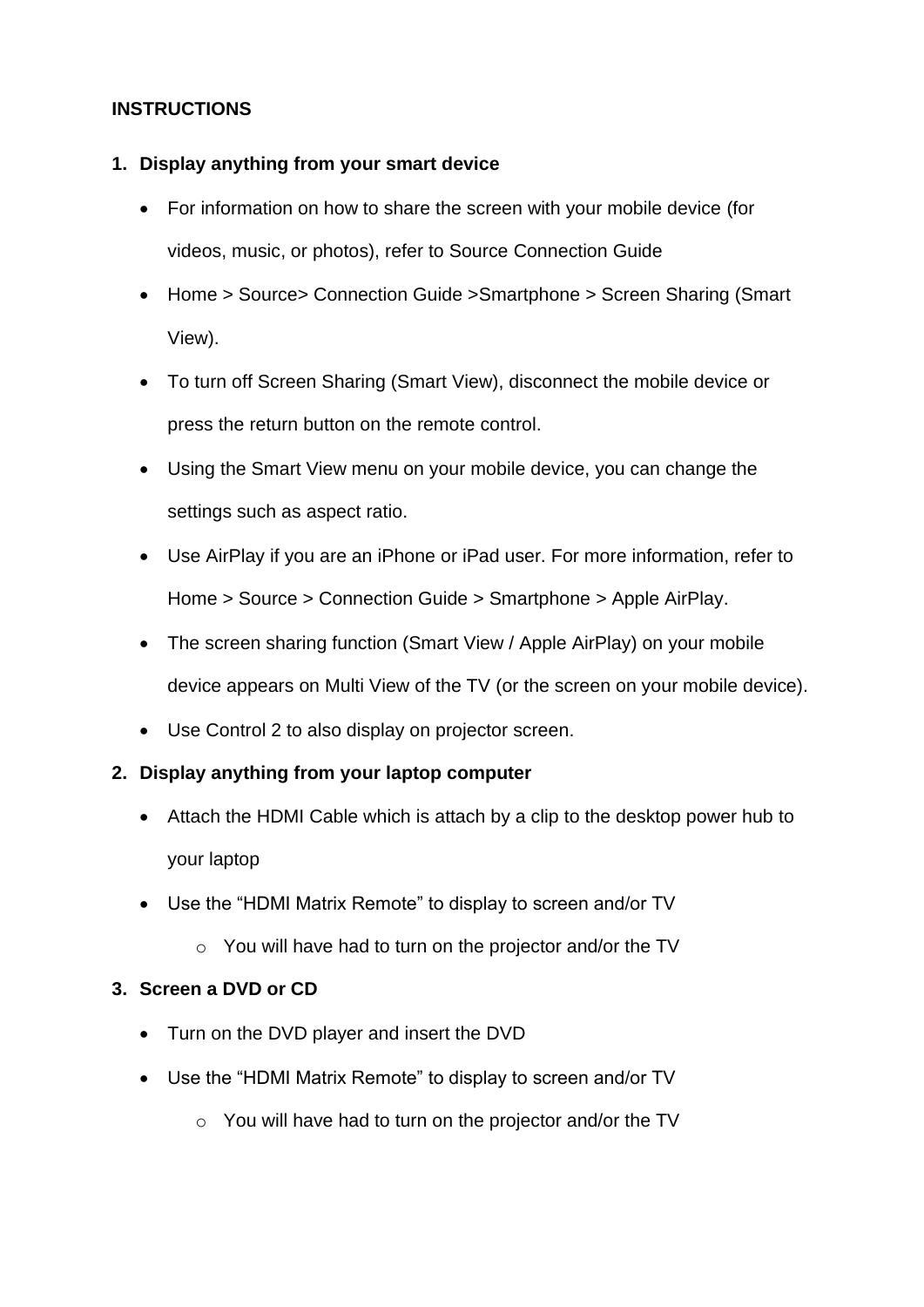## **4. Watch TV**

- Turn on the Samsung TV control
	- o You can choose Netflix, Prime or the internet using the Samsung TV control
	- o Or watch what is on your smart device via Airplay if you are using the same Wi Fi as the TV
- Use the "HDMI Matrix Remote" to choose B controls by choosing number 2
- To view free to air channels use the other TV channel control to choose the channel.